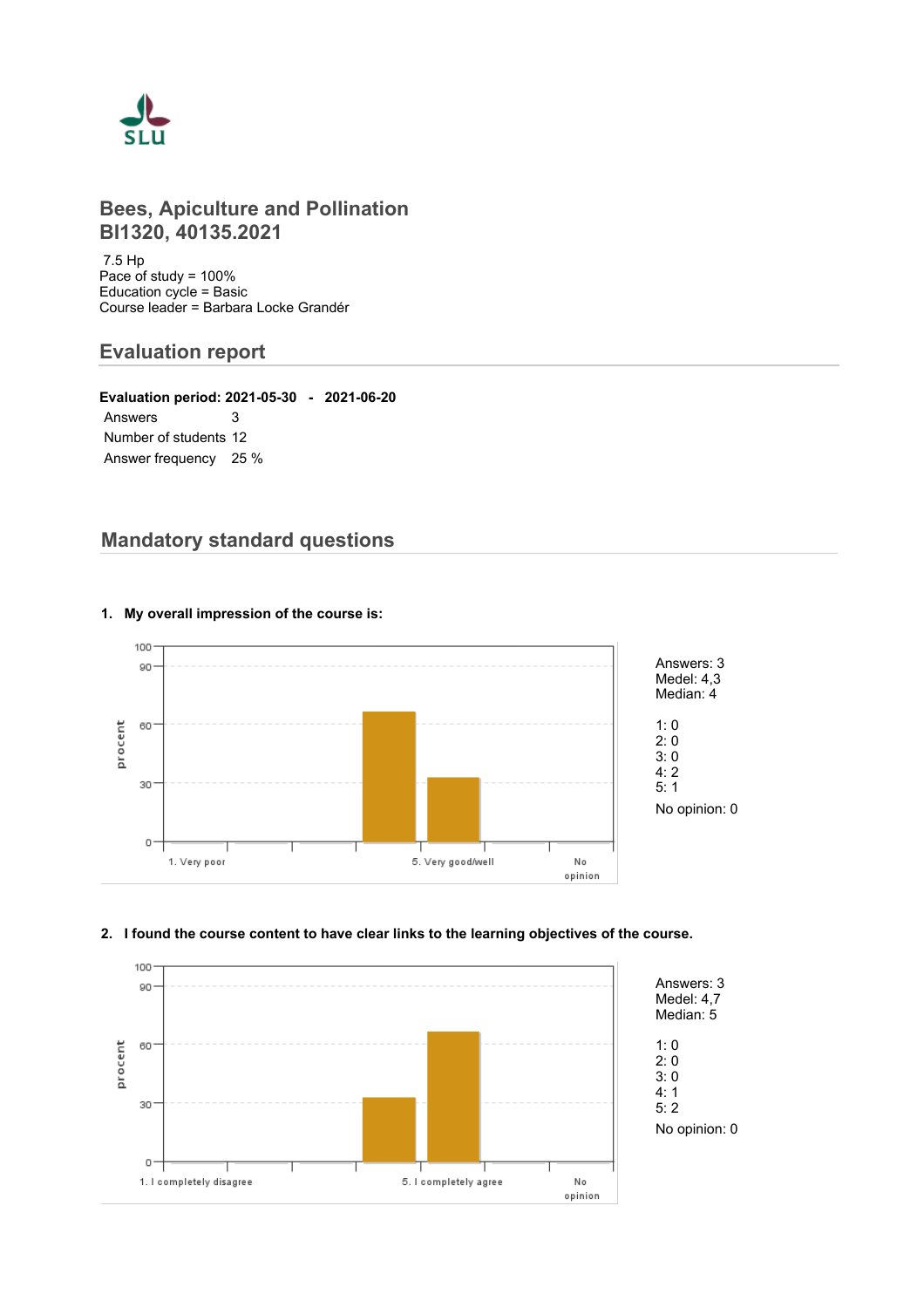

#### **3. My prior knowledge was sufficient for me to benefit from the course.**

#### **4. The information about the course was easily accessible.**



#### **5. The various course components (lectures, course literature, exercises etc.) have supported my learning.**



#### **6. The social learning environment has been inclusive, respecting differences of opinion.**

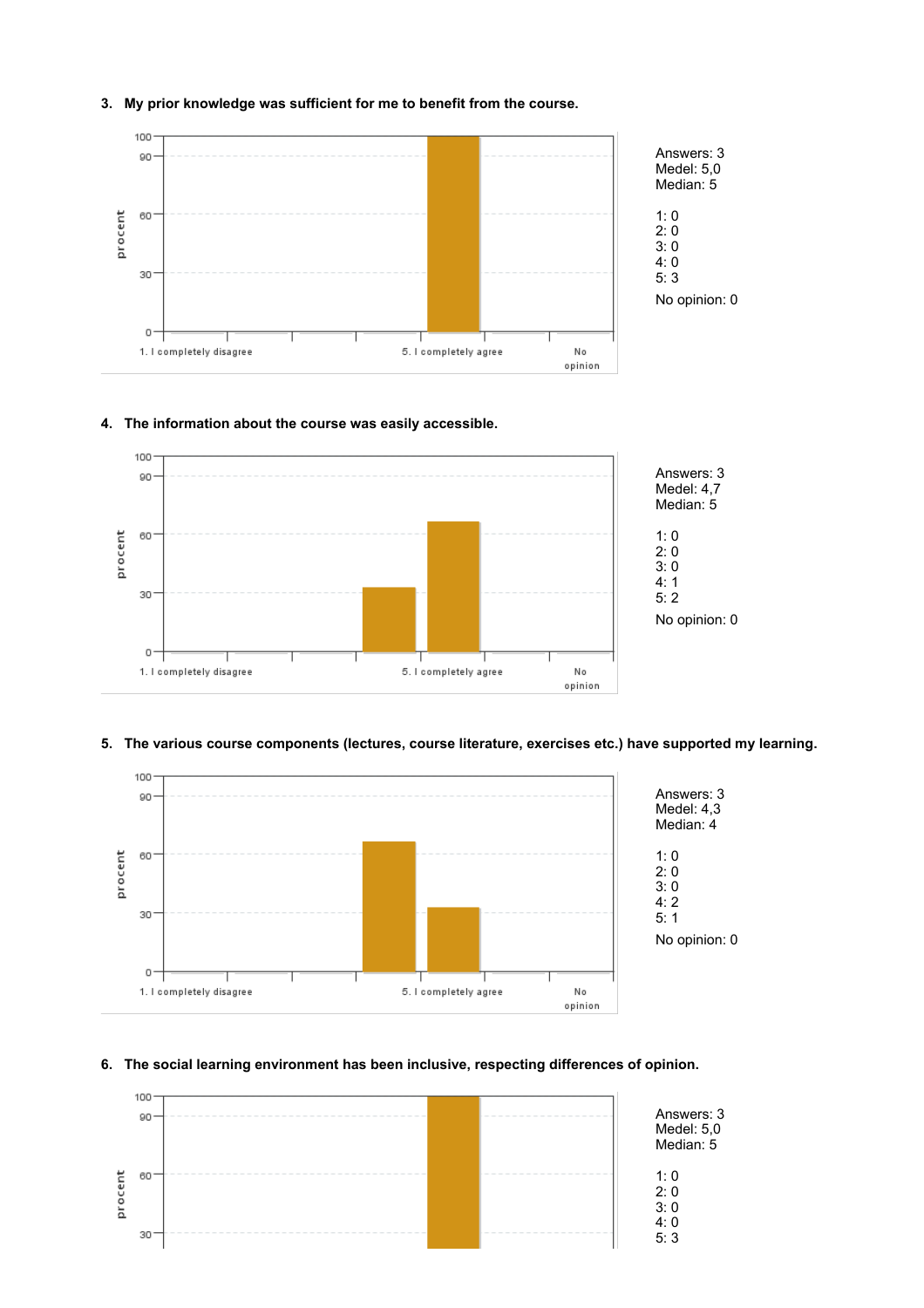

#### **7. The physical learning environment (facilities, equipment etc.) has been satisfactory.**



#### **8. The examination(s) provided opportunity to demonstrate what I had learnt during the course (see the learning objectives).**



#### **9. The course covered the sustainable development aspect (environmental, social and/or financial sustainability).**



**10. I believe the course has included a gender and equality aspect, regarding content as well as teaching practices (e.g. perspective on the subject, reading list, allocation of speaking time and the use of master suppression techniques).**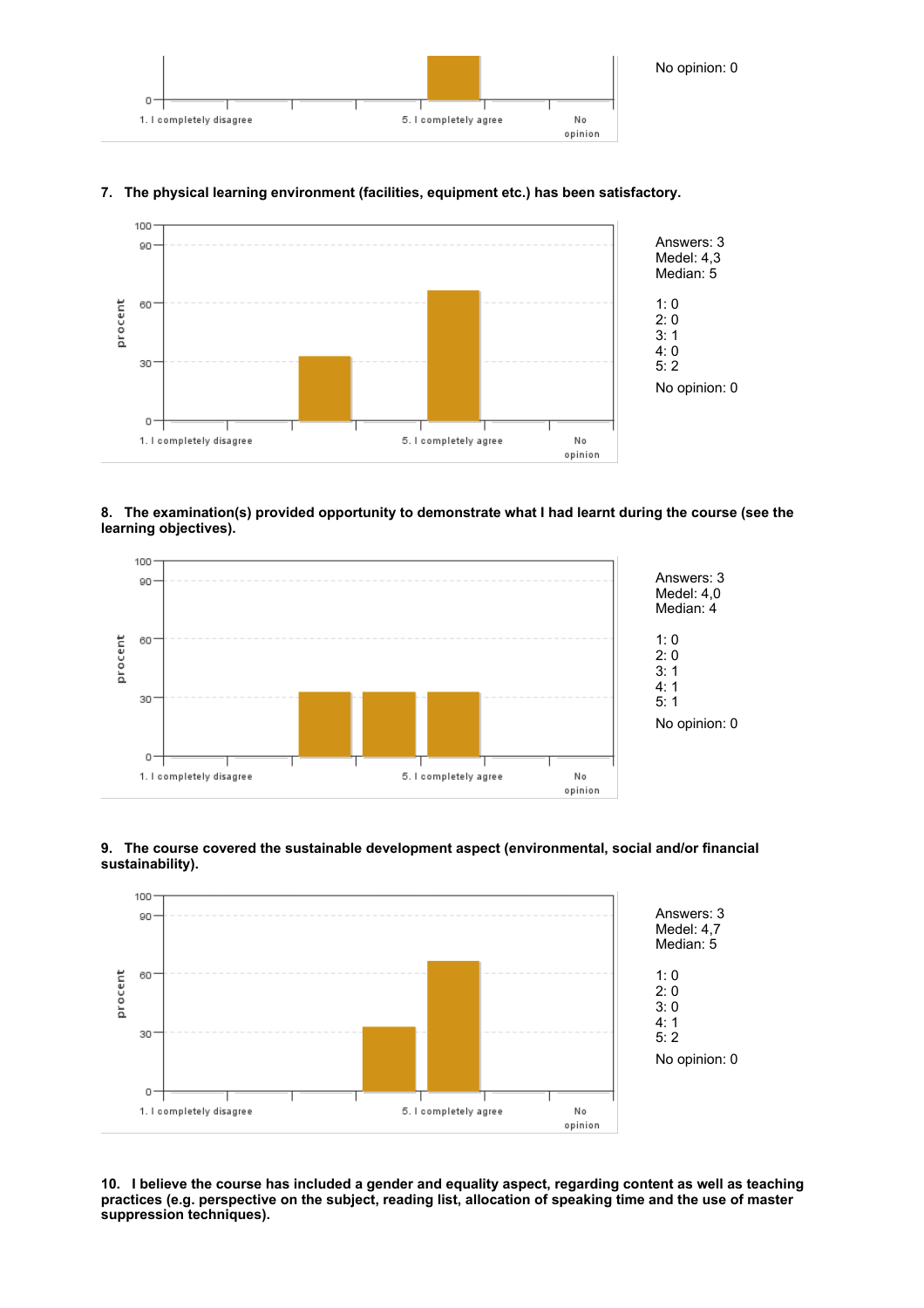

#### **11. The course covered international perspectives.**



#### **12. On average, I have spent … hours/week on the course (including timetabled hours).**



#### **13. If relevant, what is your overall experience of participating in all or part of your course online?**